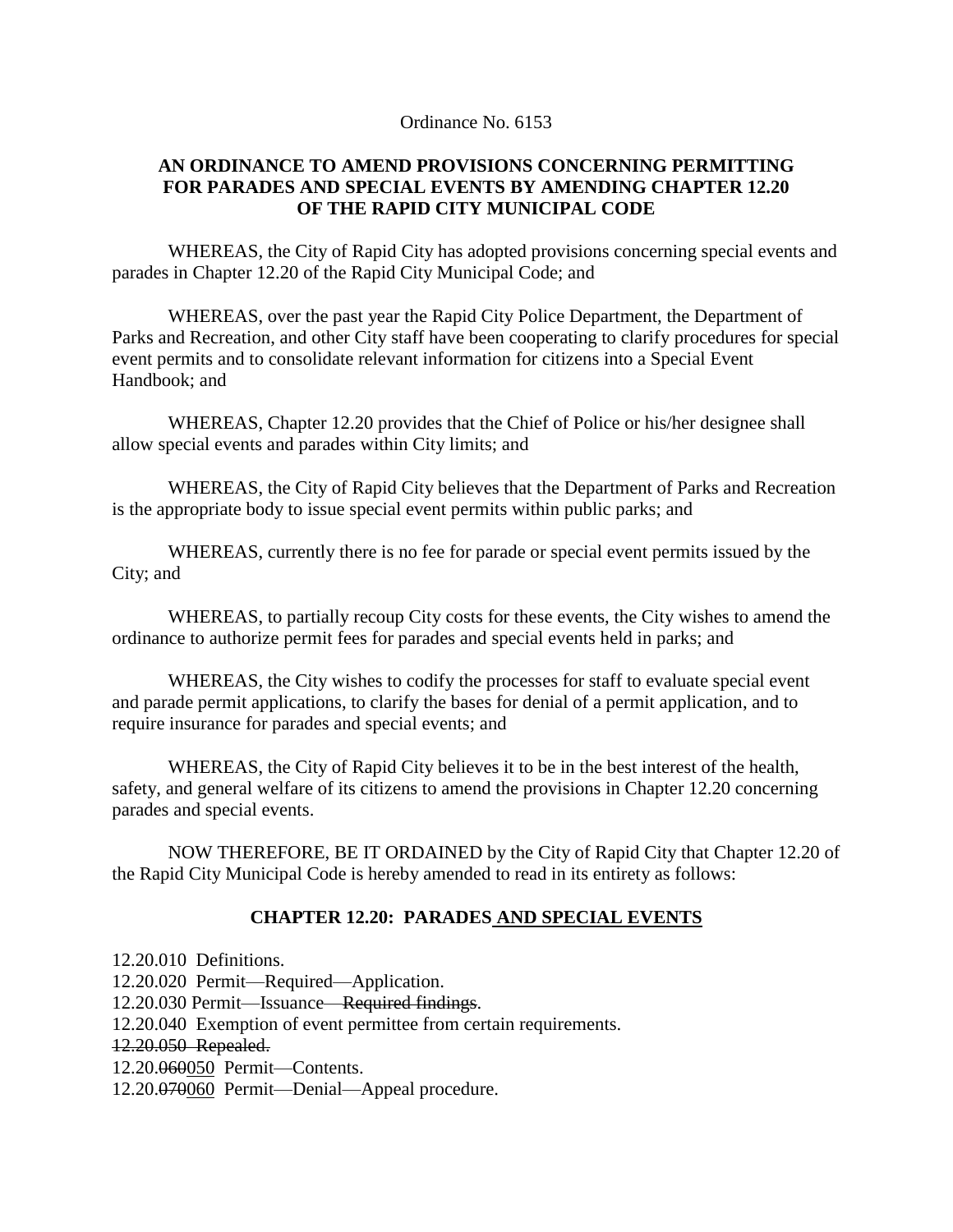12.20.080070 Deviation from permit. 12.20.090080 Permit—Revocation. 12.20.100 Repealed. 12.20.110090 Use of sirens by emergency vehicles participating in parade. 12.20.100 Insurance requirements.

#### **12.20.010 Definitions.**

 The following words, terms and phrases, when used in this chapter, shall have the meanings ascribed to them in this section, except where the context clearly indicates a different meaning:

A. **SPECIAL EVENT**. Any planned assembly, block party, demonstration, rally, or gathering of a group of 1025 or more persons, animals, vehicles, or a combination thereof, in a public space that:

 1. Hashaving a common purpose, design or goal, upon any public street, sidewalk, alley or other public thoroughfare, and

a. wWhich assembly substantially inhibits the usual flow of pedestrians or vehicular travel on public streets; or

b. wWhich involves a temporary and exclusive use of a public spaceoccupies any public area, other than a parade; or

- c. Involves a substantial deviation from the public space's current use.
- 2. Special events do not include the following:
	- a. Parades;
	- b. The use of public space by governmental agencies acting within the scope of their authority;
	- c. Funeral processions;
	- d. Picnics or gatherings in reserved spaces within public parks which are reserved in advance through the Parks and Recreation Department; or
	- e. Events within the boundaries of the lease agreement of Main Street Square.

 B. *PARADE***.** Any scheduled walk, demonstration, procession, march or motorcade consisting of persons, animals, vehicles, or a combination thereof having a common purpose, design, designation or goal, upon any public street, sidewalk, alley, or other public thoroughfare, which does not comply with normal and usual traffic regulations and controls.

#### **12.20.020 Permit—Required—Application.**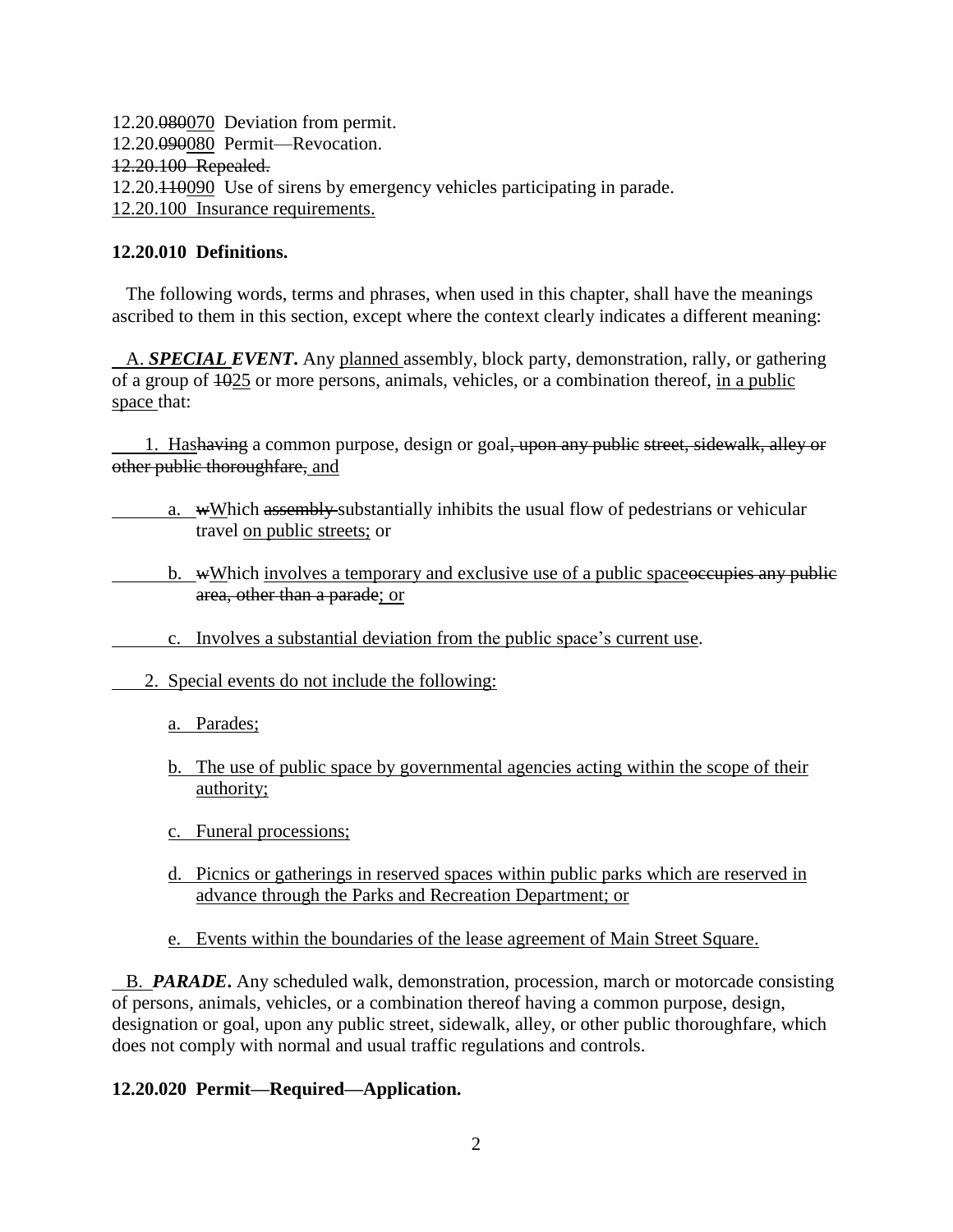A. No person shall conduct, manage or participate in any parade or special event unless a permit has been issued in accordance with this cChapter. If a permit is issued, no person shall conduct, manage or participate in any parade or special event which is in violation of the terms or conditions of the permit.The provisions of this cChapter shall not apply to or affect funeral processions.

B. A permit must be applied for in writing on a form obtained from the Police Department of Parks and Recreation and shall be filed at least 1590 days prior to the commencement of any parade or special event, unless an exception to the deadline is granted by the City or as provided in Section D. Late applications may be accepted at the discretion of the Police ChiefDirector of Parks and Recreation or his or her designee under unusual circumstances beyond the control of the applicant. The application shall set forth the following information:

 1. Name, address and telephone number of any individual, group, association, firm or corporation requesting the permit, and the applicable title or office of the person so applying;

 2. The name, address and telephone number of the person(s) responsible for the organization, coordination and conduct of the proposed activity;

3. Time and date of commencement and termination of the proposed activity;

4. A detailed narrative and timeline, and its nature and purpose of the parade or special event, including a description of all activities, schedule of events, and all other pertinent information;

45. The location, assembly area and/or routeA detailed event site plan mapping the physical areas for the event;

 56. The anticipated maximum number of persons, vehicles, bands, floats and other units of persons, horses or other animals to participate; and

67. Such other reasonably relevant information as the Police ChiefDirector of Parks and Recreation or other City staff may request for investigation of the application.

C. The applicant shall submit nonrefundable permit fee(s) to be set by resolution of the Common Council with the application. Additional fees approved by resolution of the Common Council may also be required. If the Director of Parks and Recreation, the Chief of Police, or their designees determine that the event requires or utilizes City resources beyond what is reasonable for a parade or special event, staff may deny the permit or may charge applicant additional fees equivalent to the City's cost to provide the resources. Such fees may include City cost to provide barricades, police presence, sanitation, waste removal, picnic tables, etc. and may be billed before the permit is issued or after the parade or special event occurs.

 D. Demonstrations as defined below may be issued a special event or parade permit, as applicable. The Director of Parks and Recreation or the Chief of Police or their designee may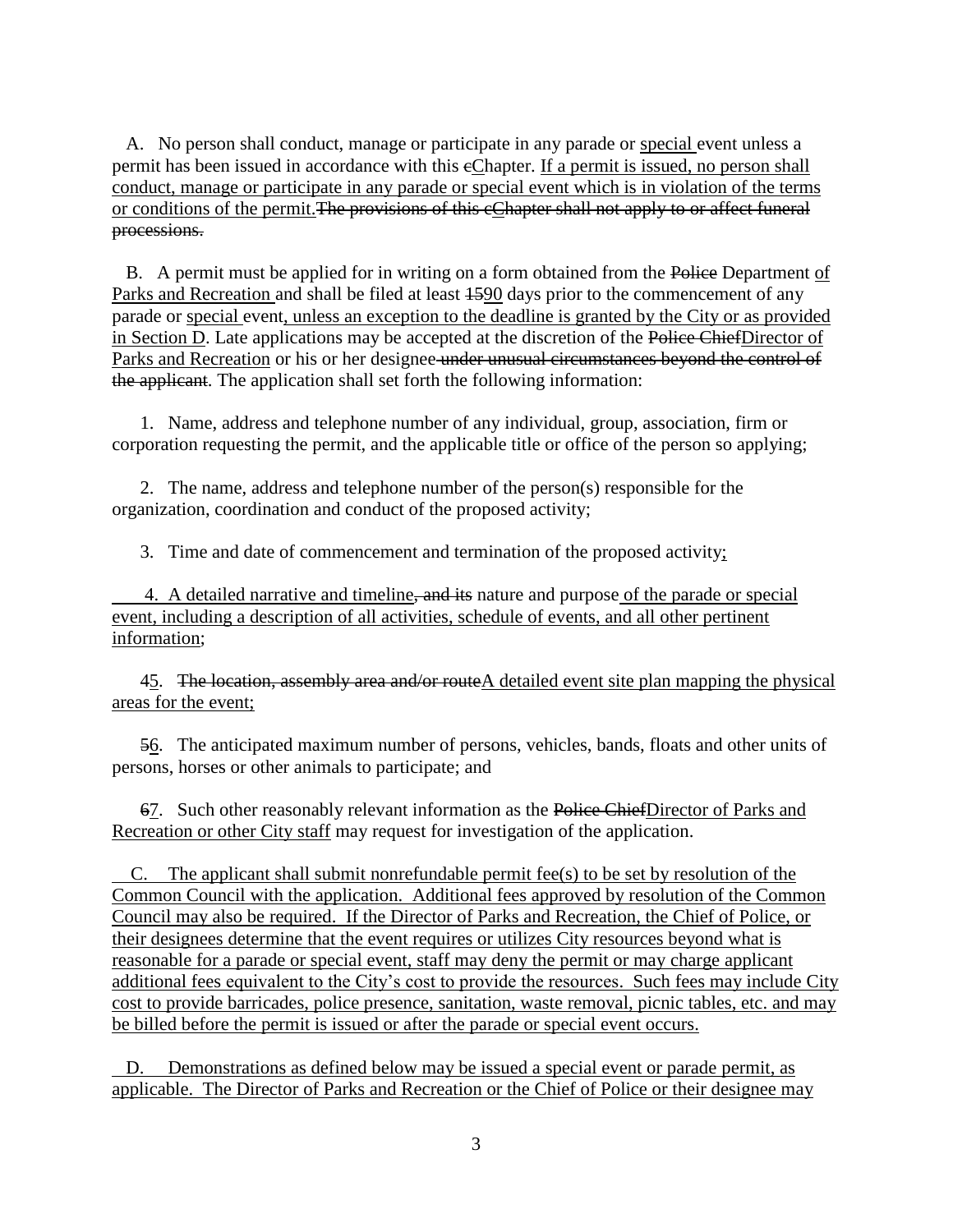consider an application that is filed after the filing deadline if there is sufficient time to process and investigate the permit application and to obtain City services for the event and if the circumstance that gave rise to the event application did not reasonably allow the applicant apply within the time prescribed in Section B. A demonstration under this Section is defined a parade or special event which involves a rally, picketing, speechmaking, march, vigil, religious service, or similar gathering that primarily involves the communication or expression of opinions, grievances, or personal views.

# **12.20.030 Permit—Issuance—Required findings.**

 A. **Special Event and Parade Permit Considerations.** The City officials reviewing all permit applications shall evaluate the following considerations in deciding on each application:

- 1. Whether the event promotes the community as a whole;
- 2. Whether the event provides positive civic and economic benefit;
- 3. The impact upon neighboring business and properties;
	- 4. The frequency of closures of streets/public spaces for parades and special events;
- 5. Other events or activities that are permitted at the same time and/or location;
- 6. The applicant's conduct and compliance in sponsoring prior events;
	- 7. The health, safety, and public welfare of event participants and the impact of the event on the health, safety, and public welfare of all citizens;
	- 8. If applicable, whether the applicant conformed to all permit requirements and the provisions in this Chapter in holding any previous parades or special events; and
	- 9. The financial and practical ability of the applicant to conduct the proposed parade or special event in conformance with the provisions of the permit and this Chapter.

### AB. **Parade Permit**.

- 1. The Chief of Police or his or her designee shallmay issue a parade permit as provided for herein when, from aafter evaluating consideration of the application, and from such other information as may otherwise be obtained, and the considerations in Section A. he or she finds that
- 2. No parade permit shall be issued if:
- 1. a. The proposed activity will not substantially interrupt the safe and orderly movement of contiguous traffic;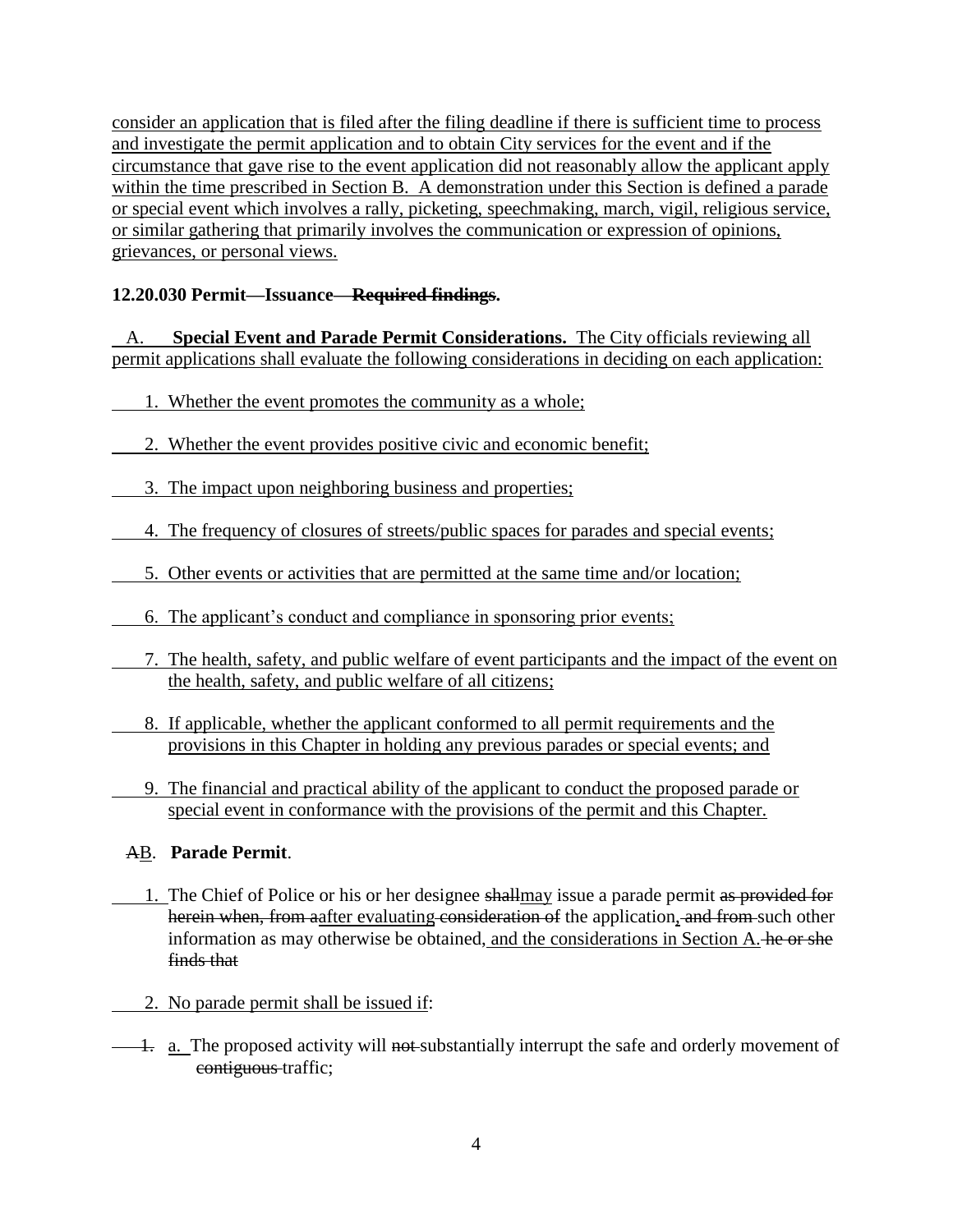- $\frac{2}{2}$  b. The proposed activity will not-require the diversion of so great a number of police officers of the cCity to properly police the activity and the areas contiguous thereto as to prevent normal police protection to the eCity;
- 3. c. The proposed activity will not require the diversion of so great a number of ambulances as to prevent normal ambulance service to portions of the eCity other than that to be occupied by the activity and other areas contiguous thereto;
- 4. d. Any concentration of persons, animals, units, floats or vehicles at assembly points of the proposed activity will not unduly interfere with proper fire and police protection of, or ambulance service to, areas contiguous to the assembly areas;
- 5. e. There is reason to believe that t<sub>te</sub> proposed activity is seleduled to be held, or to not will not move from its point of origin to its point of termination, expeditiously and without unreasonable delay;
- $\overline{-6}$ . f. Other similar scheduled activities for which permits have been issued will not conflict with the activity proposed in the permit application; and
- 7. g. Adequacy of aApplicant supervision for the proposed activity is inadequate, or volunteer/staff support for the parade is insufficient;
	- h. The parade does not follow the standard parade route designated by the City, unless the City finds that a deviation from this route is substantially justified;
	- i. The parade will adversely affect adjacent or neighboring properties by causing excessive noise or creating a nuisance;
	- j. The parade will be conducted primarily for the purpose of private monetary gain or commercial advertisement; or
		- k. The parade will fail to comply in any respect with the provisions of this Chapter or any other applicable law.

# BC. **Special Event Permit**.

- 1. The Chief of PoliceDirector of Parks and Recreation or his or her designee shallmay issue an special event permit as provided for herein when, from a after evaluating consideration of the application, and from such other information as may be otherwise obtained, and the considerations in Section A.he or she finds that the criteria for a parade permit as listed in subsection A. above are met and the applicant is a civic, fraternal, social, religious, educational, or other non-profit organization with a charitable purpose.
	- 2. No special event permit shall be issued if: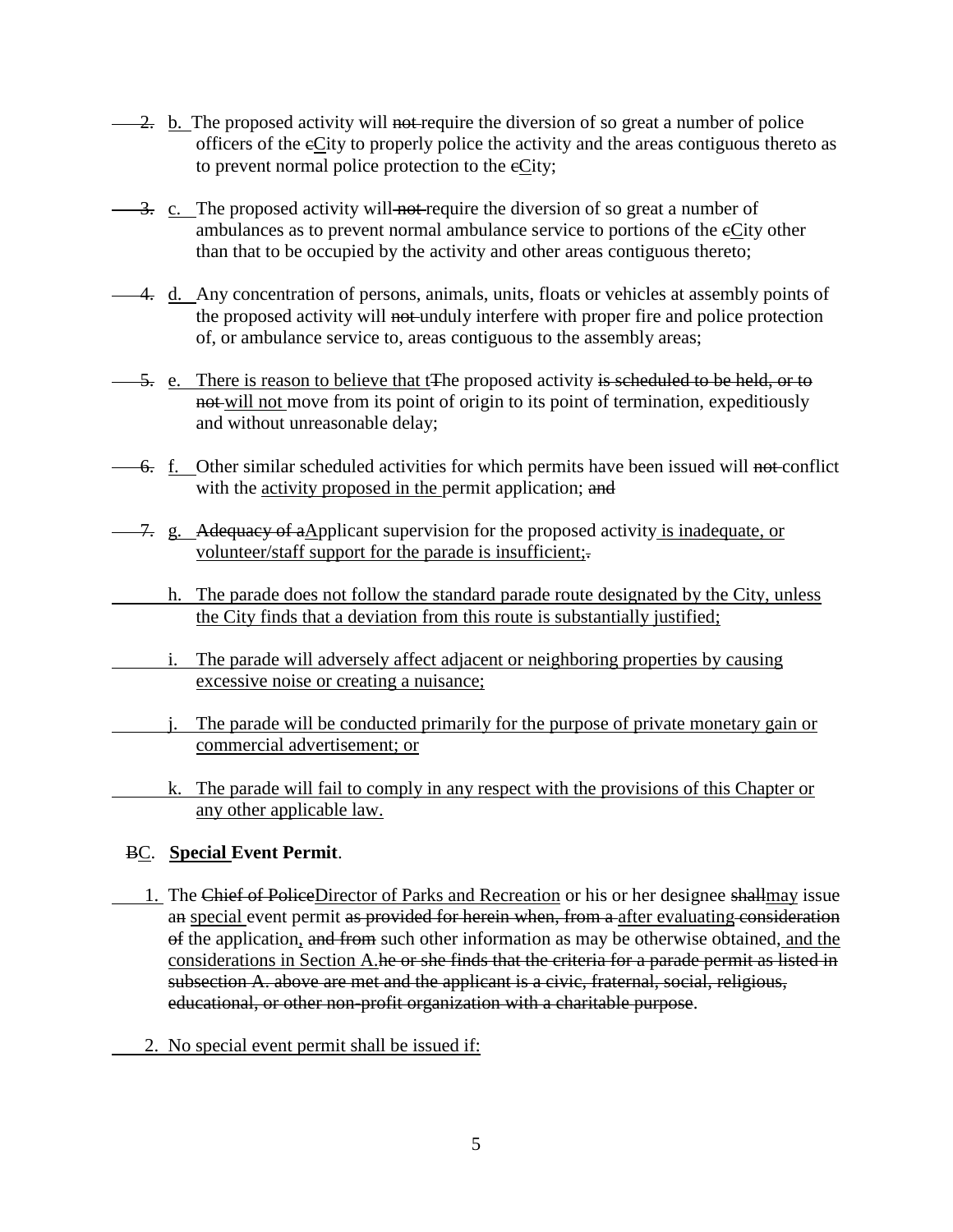- a. The proposed activity will substantially interrupt the normal and customary use of the public space;
- b. The proposed activity will impose an unreasonable burden upon the Police Department, Fire Department, or ambulance service;
- c. The proposed activity is scheduled to be held at an inappropriate time and or in an inappropriate location;
- d. Other similar scheduled activities for which permits have been issued will conflict with the special event proposed in the permit application;
- e. Applicant supervision for the proposed activity is inadequate or insufficient volunteer/staff support for the proposed event is insufficient;
- f. The special event will cause unreasonable injury or damage to the public space requested;
- g. The event will involve such a number of persons or activities as will exceed the reasonable capacity of the public space requested;
- h. The special event will cause unreasonable adverse effects on adjacent or neighboring properties by causing excessive noise or creating a nuisance;
- i. The special event will be conducted primarily for the purpose of private monetary gain or commercial advertisement; or
- j. The special event will fail to comply in any respect with the provisions of this Chapter or any other applicable law.

### **12.20.040 Exemption of event permittee from certain requirements.**

 Any person who participates in an event that has been issued an event permit pursuant to this eChapter shall be exempt from § 9.08.020 of this eCode. If a special event or parade permit is issued, the permit may explicitly exempt the special event or parade from provisions found in Section 9.08.020 that prohibit aggressive solicitation. Any such exemptions must include references to the specific code provisions that are implicated and must be explicit on the face of the permit.

### **12.20.050 Repealed.**

### **12.20.060050 Permit—Contents.**

A. The permits required by provided in this eChapter shall include all information in the application and shall be signed by the Chief of Police or Director of Parks and Recreation, as appropriate, or his or hertheir designees with a signed copy kept with the application on file in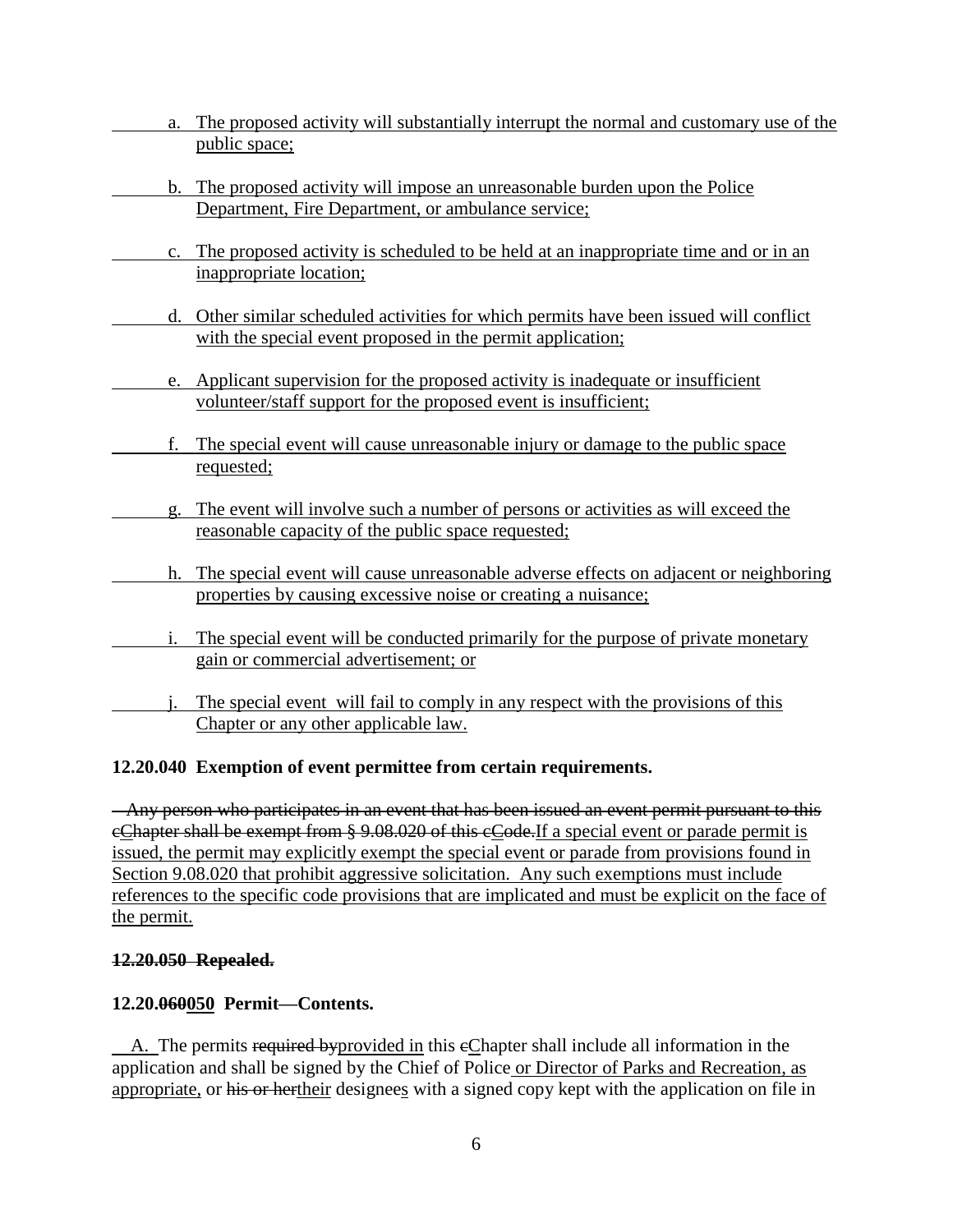the City office issuing the permiter the Chief of Police. The permit may include any terms or conditions necessary for the preservation of the public health, safety and welfare and for the protection of the public space to be utilized.

 B. No permit shall be issued until the insurance required under this Chapter has been filed with the City.

 C. Issuance of a permit shall not constitute City endorsement or sponsorship of the parade or special event. No permittee shall represent, advertise, promote or otherwise publish any claim of City endorsement or sponsorship of the parade or event unless the City authorizes such a claim by explicitly endorsing or sponsoring the parade or special event.

### **12.20.070060 Permit—Denial—Appeal procedure.**

 Any person aggrieved shall have the right to file a written appeal of the denial of a permit to the Common Council not later than 7 days after notice of denial. The reason for the denial shall be provided in writing.

# **12.20.080070 Deviation from permit.**

 No person organizing, conducting, coordinating or participating in any activity for which a permit has been granted under the provisions of this eChapter shall deviate from or alter any of the terms, conditions, or contents of the permit without the express permission of the Chief of PoliceCity official issuing the permit or his or her designee.

### **12.20.090080 Permit—Revocation.**

Any permit issued under the provisions of this chapter may be revoked by the Chief of PoliceoCity official issuing the permit or his or her designee in the following circumstances:

A. for tThe violation by the permittee of any applicable provisions, terms or conditions of the permit, or of state law or eCity ordinance;

B. The event is causing or expected to cause physical damage to persons or property;

 C. The event is interfering or will interfere with fire or police protection, or an emergency arises making it impossible to assign necessary personnel to the special event needed to protect the public safety;

D. The event is creating or threatening to create a health hazard;

 E. Information is obtained after the permit is issued from which the City may reasonably conclude that the permit should have been denied; or

 F. The City finds that the insurance required by Section 12.20.090 has lapsed or has been cancelled.